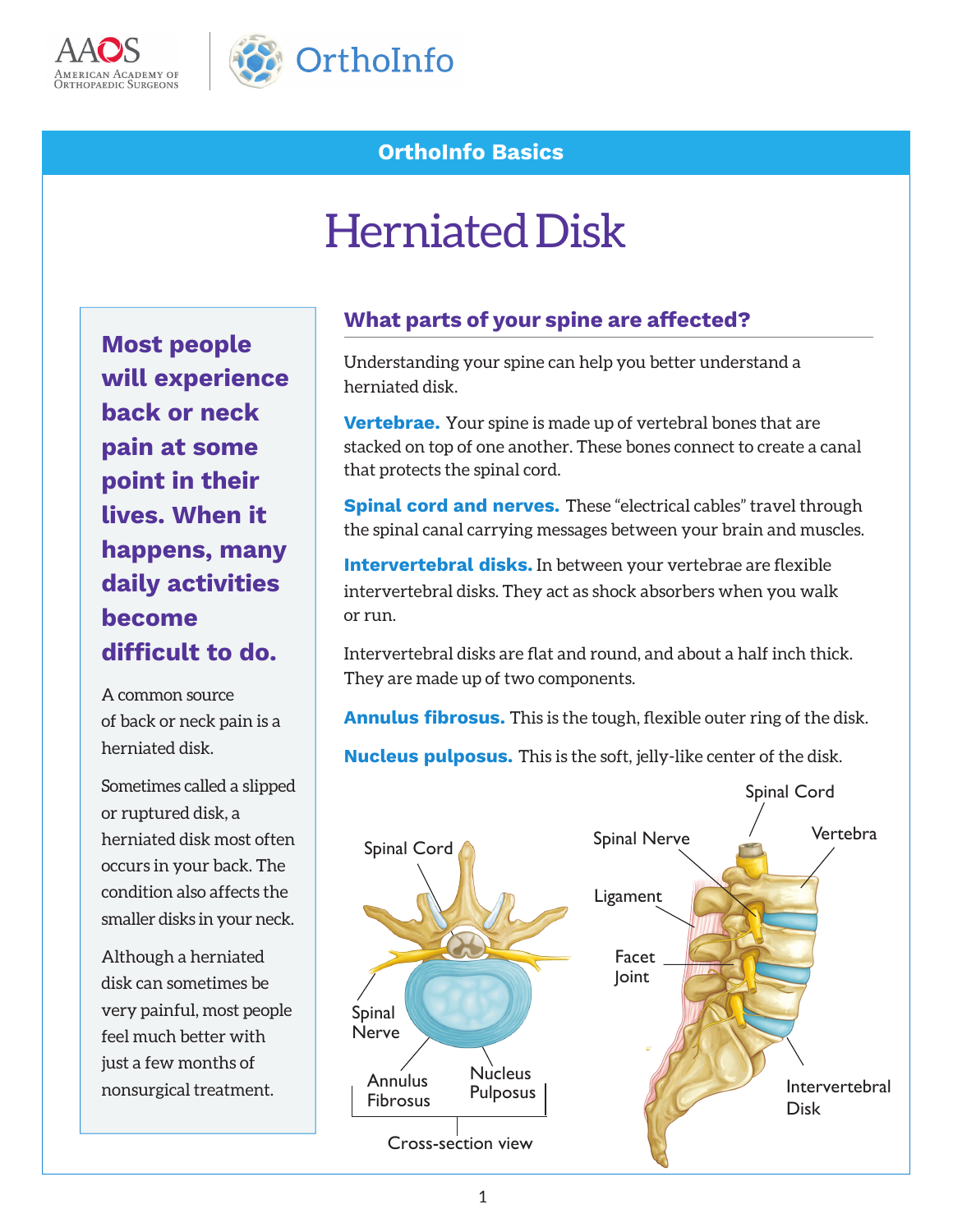## **How does it happen?**



In many cases, a herniated disk is related to the natural aging of your spine.

In children and young adults, disks have high water content. As we get older, our disks begin to dry out and weaken.



**How it happens.** A disk herniates when its jelly-like center pushes against its outer ring. If the disk is very worn or injured, the jelly-like center may squeeze all the way through.

When the herniated disk bulges out toward the spinal canal, it puts pressure on the sensitive spinal nerves, causing pain.

**Symptoms.** Pain from a herniated disk often includes sciatica, a sharp, often shooting pain that extends from the buttocks down the back of one leg.

Numbness, tingling, and weakness in one leg is also common. If the herniated disk is in your neck, burning pain and numbness may occur in your neck, shoulder, or arm.

# **Who is at risk for a herniated disk?**

Knowing what puts you at risk for a herniated disk can help you prevent further problems.

**Age.** A herniated disk is most often related to the gradual wear and tear that comes with aging.

Disks weaken with age, so people who are middle-aged are more prone to disk problems.

**Improper lifting.** Using your back muscles to lift heavy objects, instead of your legs, can cause a herniated disk. Twisting while you lift can also make your back vulnerable. Lifting with your legs, not your back, can protect your spine.

**Weight.** Being overweight puts added stress on the disks in your lower back. Losing just a few pounds can reduce this stress.

#### **Repetitive activities that strain your spine.** Many jobs are physically demanding. Some require constant lifting, pulling, bending, or twisting. Using safe lifting and movement techniques can help protect your back.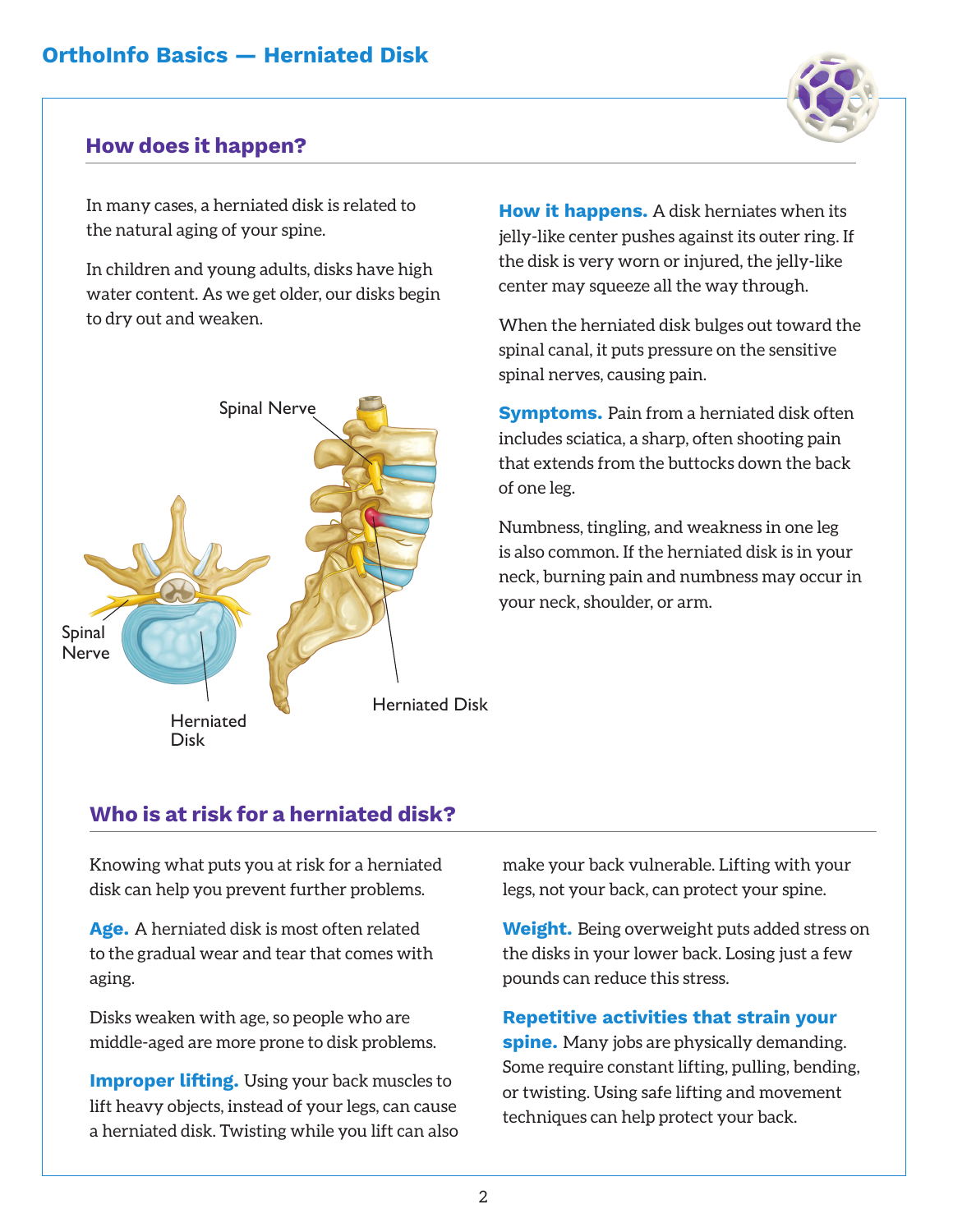#### **How is a herniated disk treated?**

Most people get relief from symptoms without surgery.

**Rest.** Some people find that rest breaks taken throughout the day help relieve pain. It is important to avoid sitting for long periods of time.

**Medication.** Analgesics and anti-inflammatory medications may relieve pain. Steroids also effectively reduce symptoms. If you are having spasms in your back, legs, or arms, your doctor may prescribe a muscle relaxant.

**Cold and heat.** Many patients find that cold compresses applied several times a day provide pain relief. After any spasms settle, gentle heat may also relieve symptoms.

**Physical therapy.** Specific exercises can strengthen your lower back and abdominal muscles. A physical therapist can also apply traction if you have a herniated disk in your neck.



Good posture is important to avoid future episodes. A therapist can provide training in proper standing, sitting, and lifting.

If your symptoms persist, your doctor may suggest further imaging tests and surgery.

**Imaging studies.** X-rays will not show a herniated disk, but may rule out other problems. Magnetic resonance imaging (MRI) scans can create better images of soft tissues and are used most often in evaluating a herniated disk.

Your MRI study may show a disk bulge, protrusion, or herniation, which are all different degrees of disk displacement. Your doctor will discuss with you the treatment options that are best for you.

**Epidural steroid injection.** In this procedure, a steroid is injected into your neck or back to reduce local inflammation. Steroid injections are very effective at relieving symptoms. More than one injection may be necessary.

**Lumbar microdiskectomy.** This is the most common procedure for a herniated disk in the lower back. Microdiskectomy involves removing the herniated part of the disk that is putting pressure on the spinal nerve.

**Cervical diskectomy with fusion or with disk replacement.** Cervical diskectomy is a procedure for a herniated disk in the neck. To relieve pressure, the entire herniated disk is removed. For a fusion, bone is placed into the empty disk space. For a disk replacement, an artificial disk made of metal and plastic is inserted into the disk space.